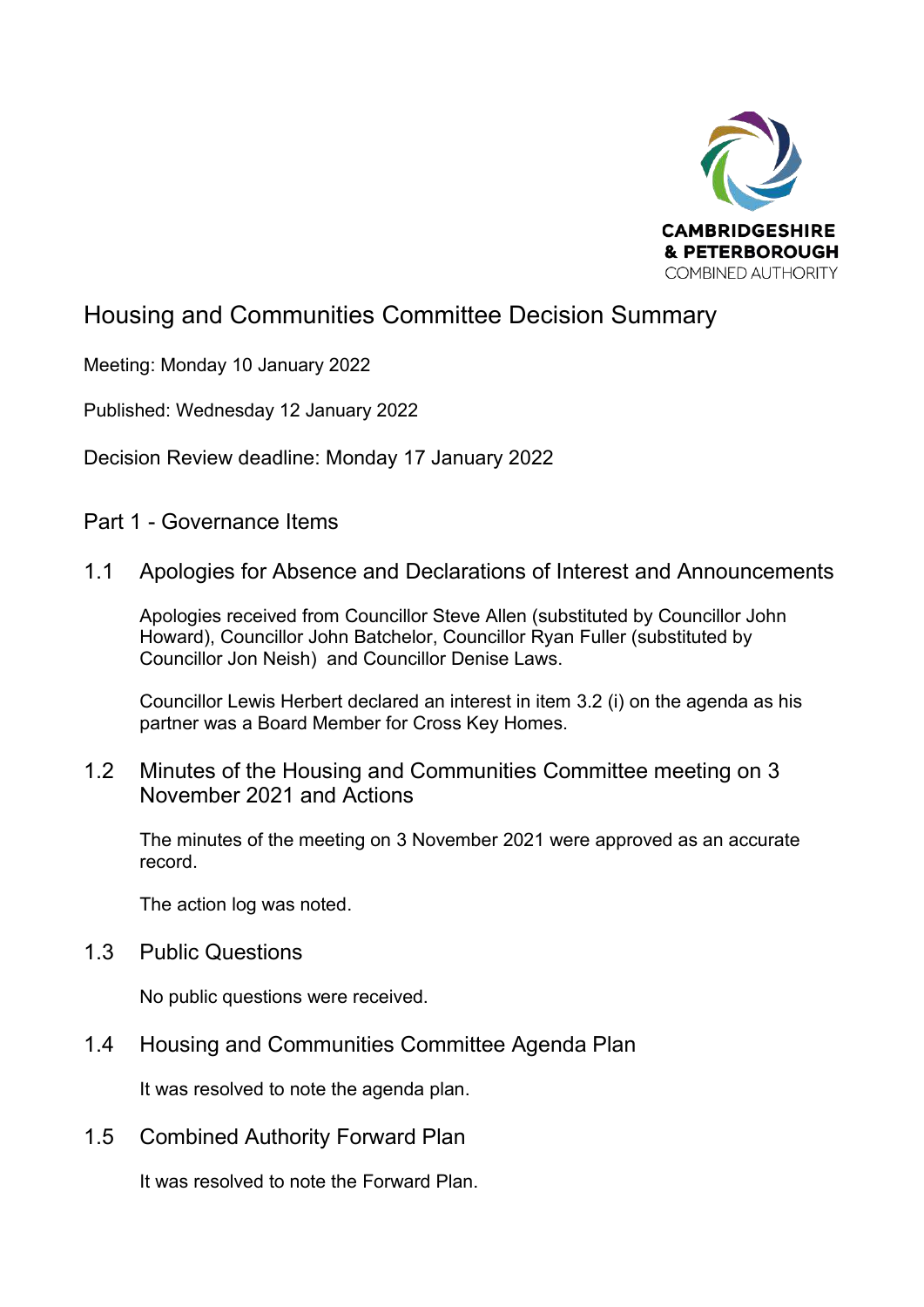Part 2 – Recommendations to the Combined Authority Board

## 2.1 Digital Connectivity Strategy 2022-25 Business Case

It was resolved unanimously to:

- a) Recommend to the Combined Authority Board the approval of the Digital Connectivity Business Case, included as Appendix 1 to this report.
- b) Recommend to the Combined Authority Board approval of £4.5m budget from the subject to approval line in the Medium-Term Financial Plan for 2022/23 to 2024/25.
- 2.2 Community Housing Strategy

It was resolved unanimously to:

- a) Recommend the Combined Authority's Board approves the Community Homes Strategy.
- Part 3 Programme Delivery
- 3.1 Implementation Update of the 2021-22 Affordable Housing Programme

It was resolved unanimously to:

- a) Note the progress in delivering the CPCA 2021/22 Affordable Housing Programme.
- 3.2(i) 2021-22 Affordable Housing Programme Great Haddon, Off London Road, Yaxley, Peterborough

It was resolved unanimously to:

- a) Committing grant funding of £1,886,500 from the £100m Affordable Housing programme to enable delivery of 49 additional new affordable homes.
- Part 4 Date of the next meeting
- 4.1 It was resolved to: